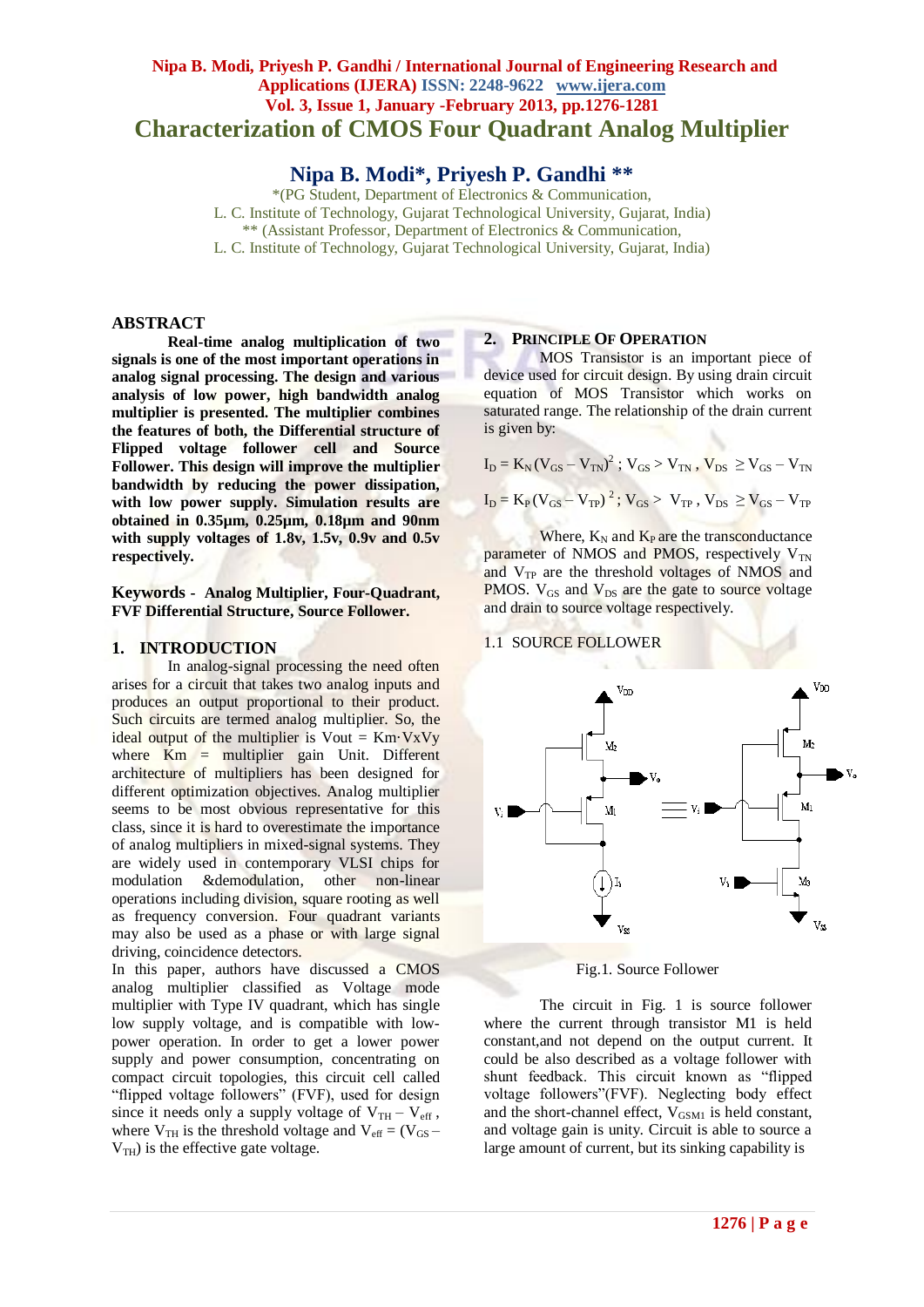limited by the biasing current source  $I<sub>b</sub>$ , due to the low impedance at the output node,

$$
R_O = \frac{1}{g_{m1}g_{m2} \cdot r_{O1}}\tag{1}
$$

Where,  $gm_1$  and  $gm_2$  are the transconductance of the transistor  $M_1$  and  $M_2$  respectively, and ro<sub>1</sub> is the output resistance.

1.2 FVF DIFFERENTIAL STRUCTURE (DFVF)



Fig. 2 Differential FVF Structure [3]

The first differential structure based on the FVF cell can be built by adding an extra transistor connected to node X, as it is shown in Fig.2 It will be called the "FVF differential structure (DFVF)".This circuit consists of an MOS transistor  $(M_3)$  and the flipped voltage follower  $(M_1 \text{ and } M_2)$ . The transistor M3 uses as a simple current to voltage converter. When source terminal voltage of  $M_3$  is equal to -V<sub>TN</sub> therefore, the current of equation shown as:  $I_{in} = I_{D3}$  (2)

Where,  $I_{D3} = K_N (V_O - (-V_{TN}) - V_{TN})^2 = K_N V_O^2$ .

## **3 THE COMPLETE MULTIPLIER**

Fig.3 shows Four quadrant analog multiplier based on FVF cell consisting of combination of common source amplifier with a differential voltage controlled square rooting circuit. The multiplier circuit formed by common source amplifiers M1-M4 connected pair of differential flipped voltage followers (DFVF), M5- M7 and M8 – M10.



Fig.3 Multiplier based on FVF cell circuit

All transistor work on saturation region, so, the drain currents of M1 to M4 are:  $I_{\text{D1}} = K_{\text{n}} (V_1 - V_{\text{tn}})^2$ (3.a)

| $I_{D2} = K_n (V_1 - V_m)^2$ | (3.b) |
|------------------------------|-------|
| $I_{D3} = K_n (V_2 - V_m)^2$ | (3.c) |
| $I_{D4} = K_n (V_2 - V_m)^2$ | (3.d) |
|                              |       |

From (a) and (b), we can write

 $I_{D1} = I_{D2}$ 

And from $(c)$  and  $(d)$ , we can write

 $I_{D3} = I_{D4}$ 

Where,  $K_n = 0.5\mu_n C_{ox}$  W/L is transconductance parameter  $V_{tn}$  is the threshold voltage of each nchannel MOSFET. And input biasing circuit voltage,

$$
V_1 = V_{c1} + 1/2 V_{12}
$$
,  
\n $V_2 = V_{c1} + 1/2 V_{12}$  so,

$$
\sqrt{\mathrm{L}_{21}} - \sqrt{\mathrm{L}_{24}} = \sqrt{\mathrm{L}_{22}} - \sqrt{\mathrm{L}_{23}} = \sqrt{\mathrm{K}_{n}} V_{12} \tag{4}
$$

Where  $V_{12}$  is differential input voltage with DC common mode  $V_{c1}$ . The nonlinear relation can be removed by injecting the output current into squarerooting circuit, which  $I_{D1}$  is injected from bias current of the differential-FVF (DFVF).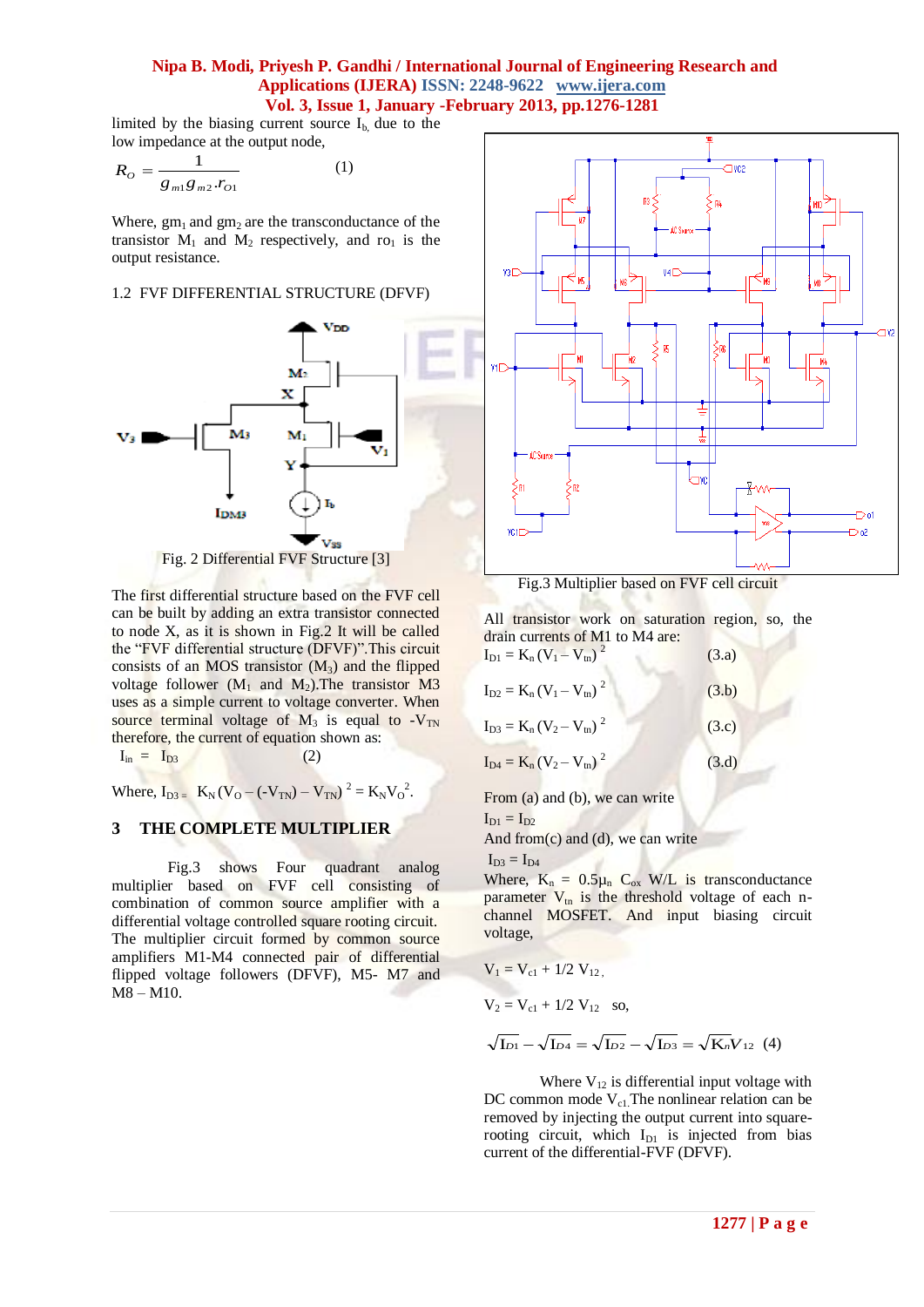Similarly, the bias current of the differential-FVF M8-M10 is obtained by injecting  $I_{DA}$  into the M8. This results in  $I_{D5} = I_{D4}$  and  $I_{D8} = I_{D4}$ . In the differential FVF, which operate as a voltage controlled square-rooting circuit.

From Fig.3 we observe that

$$
V_3 - V_4 = V_{SG6} - V_{SG5} = V_{SG8} - V_{SG7}
$$
 (5)

By applying the square law relation of a p-channel MOSFET so drain current is:  $I_D = K_p (V_{SG} - |V_{tp}|)^2$ . And input biasing circuit voltage

 $V_3 = V_{c2} + 0.5 V_{34}$ 

 $V_4 = V_{c2} + 0.5 V_{34}$ 

Considering the output nodes, the differential output voltage is  $V_{\text{out}} = V_{\text{o}1} - V_{\text{o}2}$ . Where,

$$
V_{o1} = V_o + (I_{D6} - I_{D2}) R
$$
 (6.a)

 $V_{o2} = V_o + (I_{D8} - I_{D3}) R$  (6.b) Where  $V_0$  is reference common mode output voltage and R are load resisters.

$$
\mathbf{V}_{\text{out}} = 2R\sqrt{Kp} \left( \sqrt{\mathbf{I}_{D1}} - \sqrt{\mathbf{I}_{D4}} \right) \mathbf{V}_{id2} \quad (7)
$$
  
At last, substituting (6) into (9) so

 $\cdot$  V<sub>out</sub> = 2*R* $\sqrt{Kn}$ *Kp*V<sub>id</sub><sub>1</sub>V<sub>id</sub><sub>2</sub>

Thus voltage gain can be adjusted by the load resistor and transconductance parameters.

(8)

#### **TABLE I**

CMOS TRANSISTOR WIDTHS AND LENGTHS IN MICROMETER FOR DIFFERENT TECHNOLOGIES

|                       | <b>Technology</b> |     |              |     |              |                |             |     |
|-----------------------|-------------------|-----|--------------|-----|--------------|----------------|-------------|-----|
| <b>Tran</b><br>sistor | $0.35 \mu m$      |     | $0.25 \mu m$ |     | $0.18 \mu m$ |                | <b>90nm</b> |     |
|                       | W                 | L   | W            | L   | W            | L              | W           | L   |
|                       |                   |     |              |     |              |                |             |     |
| $M1-$                 | 0.97              | 0.9 | 0.6          | 0.2 | 0.5          | 0.             | 0.2         | 0.2 |
| M4                    |                   | 7   | 9            | 5   |              | 5              | 5           | 5   |
| M5,                   |                   |     |              |     |              |                |             |     |
| M6,                   | 48.6              | 3.8 | 24.          | 2.7 | 17.          | $\overline{2}$ | 8.9         | 1   |
| M8,                   |                   | 8   | 72           |     | 8            |                |             |     |
| M <sup>9</sup>        |                   |     |              |     |              |                |             |     |
| M7,                   | 297.              | 3.8 | 152          | 2.7 | 110          | 2              | 55          |     |
| M10                   | 05                | 8   | .77          |     |              |                |             |     |

Proper aspect ratio must be chosen according to the technology used. Table1 shows the widths and length of different transistors depending on the technology chosen.

#### **4 SIMULATION RESULT**

The simulation results are obtained for different technologies of 0.35µm, 0.25µm, 0.18µm and 90nm.

TABLE II DIFFERENT PARAMETERS FOR DIFFERENT TECHNOLOGIES

| <b>Parameters</b>   | <b>Technology</b> |              |              |           |
|---------------------|-------------------|--------------|--------------|-----------|
|                     | $0.35 \mu m$      | $0.25 \mu m$ | $0.18 \mu m$ | $0.90$ nm |
| Vdd                 | 1.5               | 1.3          | 0.9          | 0.5       |
| Vc                  | 0.35              | 0.35         | 0.35         | 0.35      |
| $Vc_1$              | 0.70              | 0.70         | 0.70         | 0.70      |
| $V_{c2}$            | 0.12              | 0.12         | 0.12         | 0.12      |
| $R1-R6$             | 4                 | 4            | 4            | 4         |
| $(K_{HZ})$          |                   |              |              |           |
| Rn,<br>$Rp(K_{HZ})$ | 20                | 20           | 20           | 20        |

The DC-transfer characteristic of multiplier based on fvf cell is shown in Fig. 4, 7, 10, 13. Here when  $V_{12}$  is input voltage varied from -0.1v to 0.1v with increment of  $0.01v$  and  $V_{34}$  is varied from -0.08v to 0.08v with increment of 0.1v.

The application of the Four quadrant multiplier as a balance modulator. The modulation is performed when the input voltage is 0.6v, 300MHz sinusoidal  $V_{\text{id}}$  is a carrier signal multiplied with another signal voltage is 0.6v, 25MHZ sinusoidal  $V_{id2}$  is modulated signal.

Frequency response of the multiplier topology is shown in Fig. 6, 9, 12, 15. Here the output voltage Vo versus the input voltage  $V_{12}$ .

#### **4.1 Simulated waveforms in 0.35µm technology**



Fig. 4 DC-transfer characteristic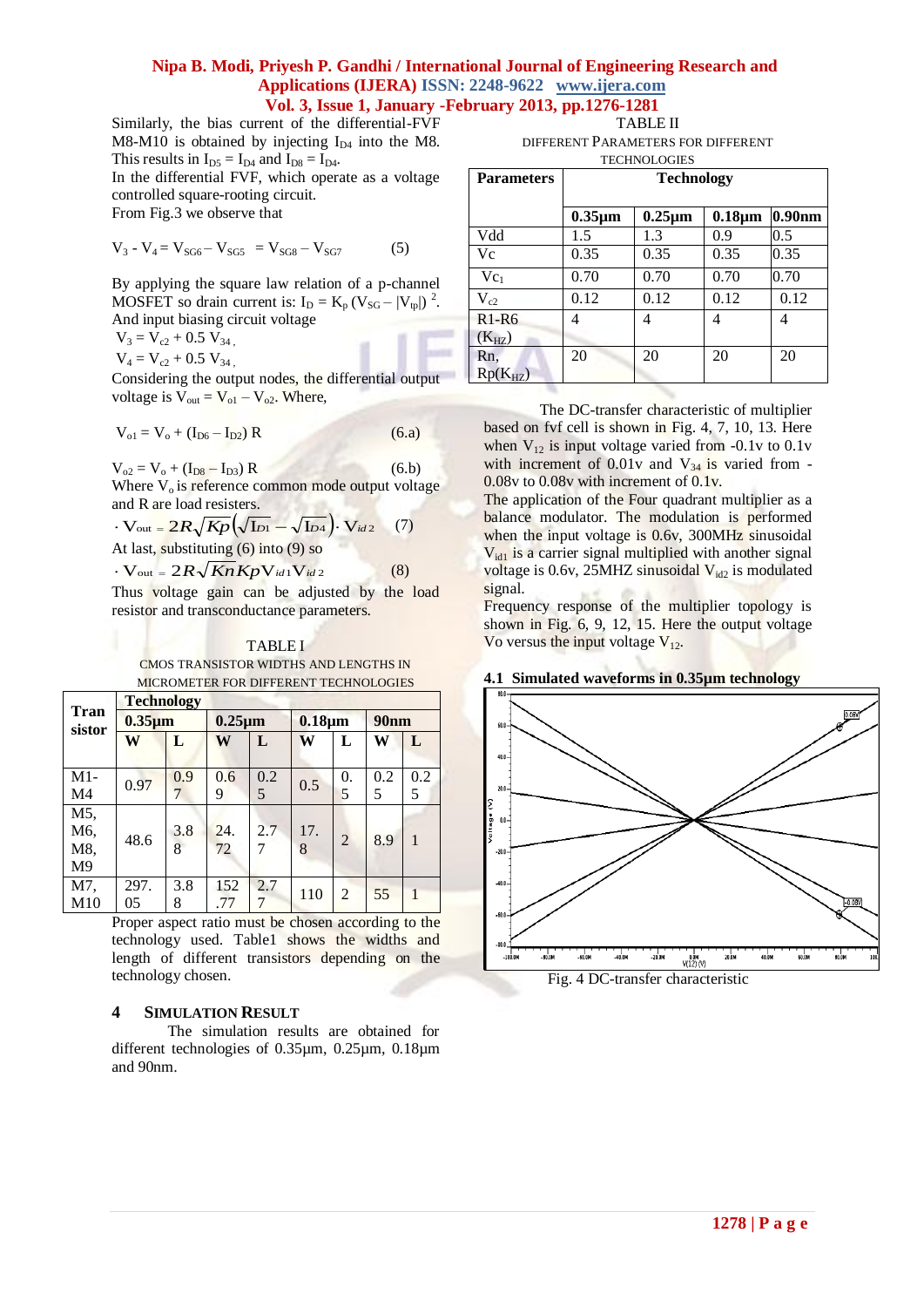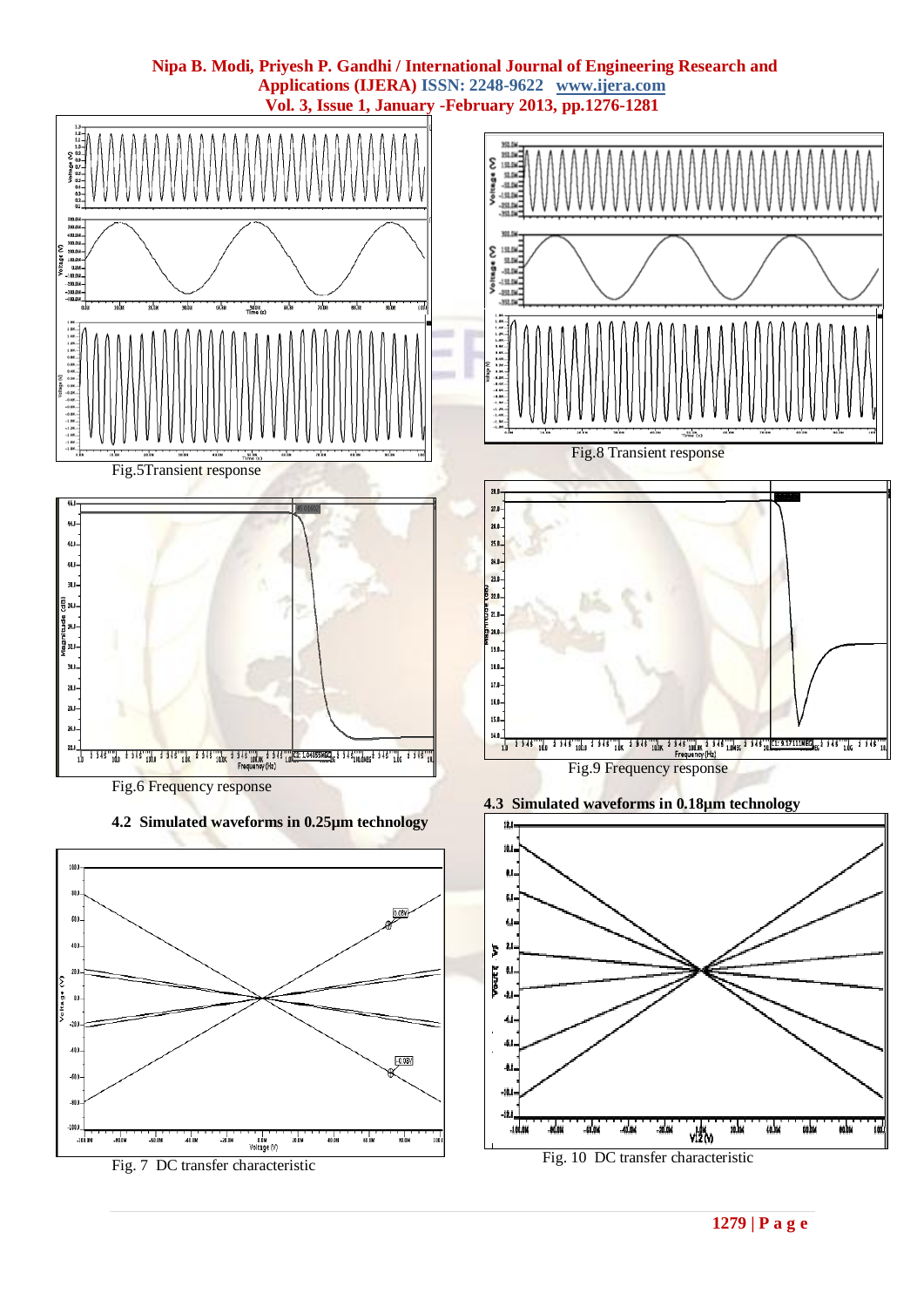